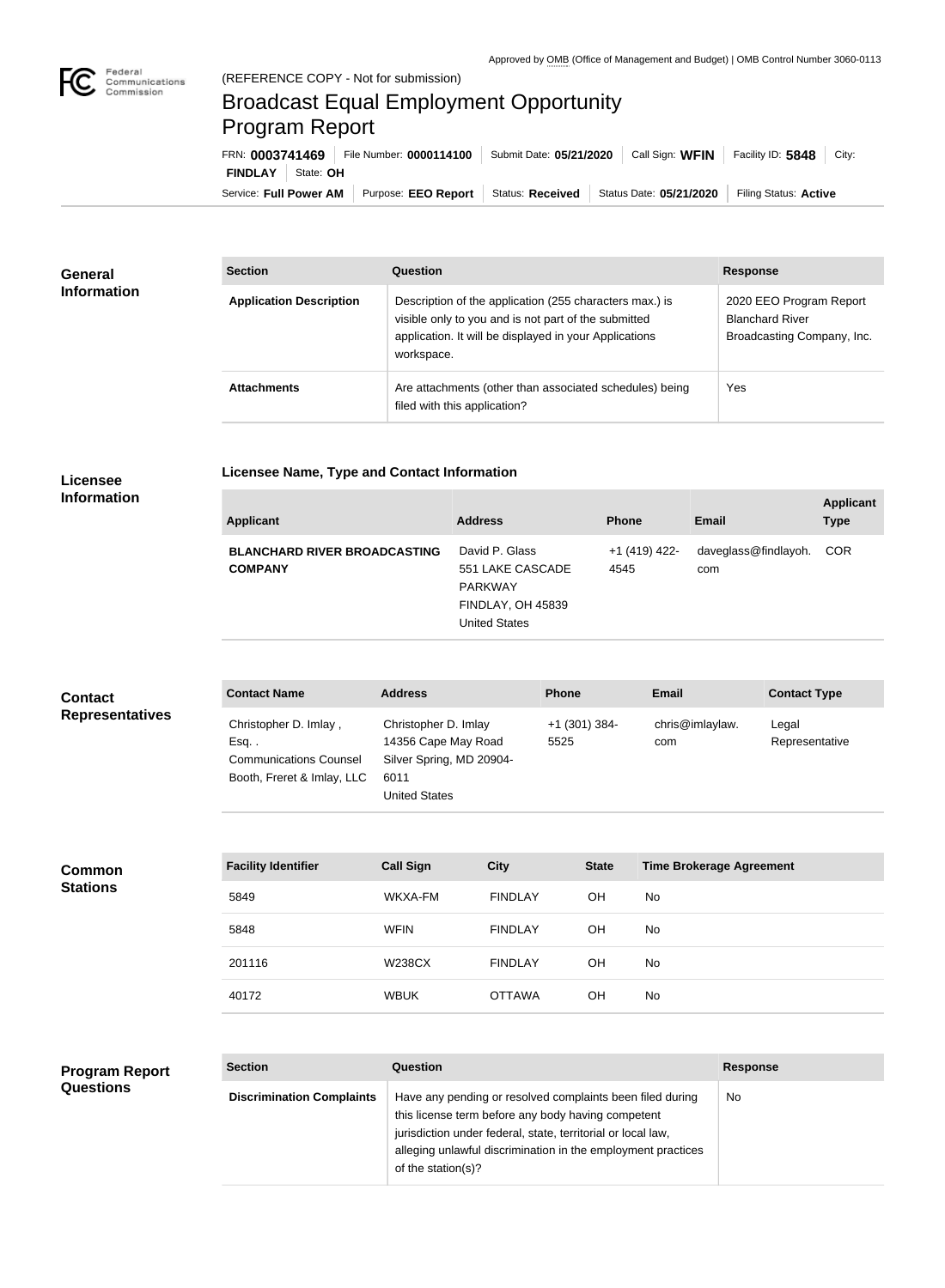|                                                         | <b>Full-time Employees</b><br>Does your station employment unit employ fewer than five<br>full-time employees? Consider as "full-time" employees all<br>those permanently working 30 or more hours a week?                                                                                                                                                                                                                                                                                                                                                                                                                                                                                                              |              |                 |                                     |                                                                                                     | No                          |                                                 |                                                 |  |
|---------------------------------------------------------|-------------------------------------------------------------------------------------------------------------------------------------------------------------------------------------------------------------------------------------------------------------------------------------------------------------------------------------------------------------------------------------------------------------------------------------------------------------------------------------------------------------------------------------------------------------------------------------------------------------------------------------------------------------------------------------------------------------------------|--------------|-----------------|-------------------------------------|-----------------------------------------------------------------------------------------------------|-----------------------------|-------------------------------------------------|-------------------------------------------------|--|
| <b>Additional</b><br><b>Program Report</b><br>Questions | <b>Responsibility for Implementation</b><br>A broadcast station must assign a particular official overall responsibility for equal employment opportunity at the station. That<br>official's name and title are:                                                                                                                                                                                                                                                                                                                                                                                                                                                                                                        |              |                 |                                     |                                                                                                     |                             |                                                 |                                                 |  |
|                                                         | <b>Name</b>                                                                                                                                                                                                                                                                                                                                                                                                                                                                                                                                                                                                                                                                                                             | <b>Title</b> |                 |                                     |                                                                                                     |                             |                                                 |                                                 |  |
|                                                         | David P. Glass                                                                                                                                                                                                                                                                                                                                                                                                                                                                                                                                                                                                                                                                                                          |              |                 |                                     | President                                                                                           |                             |                                                 |                                                 |  |
| <b>Certification</b>                                    | <b>Question</b>                                                                                                                                                                                                                                                                                                                                                                                                                                                                                                                                                                                                                                                                                                         |              |                 |                                     |                                                                                                     |                             |                                                 | <b>Response</b>                                 |  |
|                                                         | The undersigned certifies that he or she is (a) the party filing the report, or an officer, director, member, partner,<br>trustee, authorized employee, or other individual or duly elected or appointed official who is authorized to sign on<br>behalf of the party filing the report; or (b) an attorney qualified to practice before the Commission under 47 C.F.<br>R. Section 1.23(a), who is authorized to represent the party filing the report, and who further certifies that he or<br>she has read the document; that to the best of his or her knowledge, information, and belief there is good ground<br>to support it; and that it is not interposed for delay<br><b>Certified Date</b><br>05/21<br>/2020 |              |                 |                                     |                                                                                                     |                             |                                                 |                                                 |  |
|                                                         | <b>Certified Title</b>                                                                                                                                                                                                                                                                                                                                                                                                                                                                                                                                                                                                                                                                                                  |              |                 |                                     |                                                                                                     |                             | President                                       |                                                 |  |
|                                                         | <b>Authorized Party Name</b>                                                                                                                                                                                                                                                                                                                                                                                                                                                                                                                                                                                                                                                                                            |              |                 |                                     |                                                                                                     |                             |                                                 | David P<br>Glass                                |  |
| <b>Attachments</b>                                      |                                                                                                                                                                                                                                                                                                                                                                                                                                                                                                                                                                                                                                                                                                                         |              | <b>Uploaded</b> | <b>Attachment</b>                   |                                                                                                     |                             |                                                 |                                                 |  |
|                                                         | <b>File Name</b>                                                                                                                                                                                                                                                                                                                                                                                                                                                                                                                                                                                                                                                                                                        |              | <b>By</b>       | <b>Type</b>                         | <b>Description</b>                                                                                  |                             |                                                 | <b>Upload Status</b>                            |  |
|                                                         | <b>Broad and Inclusive Outreach Effort</b><br>Attachment for EEO Program Report 2020<br><b>Blanchard River.pdf</b>                                                                                                                                                                                                                                                                                                                                                                                                                                                                                                                                                                                                      |              | Applicant       | Narrative<br>Statement              | <b>Broad and Inclusive Outreach</b><br>Statement 2020 Blanchard River<br>Broadcasting Company, Inc. |                             | Done with<br>Virus Scan<br>and/or<br>Conversion |                                                 |  |
|                                                         | EEO Public File Report - WBUK - 2019.<br>docx                                                                                                                                                                                                                                                                                                                                                                                                                                                                                                                                                                                                                                                                           |              | Applicant       | EEO<br>Public File<br>Report        | 2019 WBUK Annual EEO Report                                                                         |                             | Done with<br>Virus Scan<br>and/or<br>Conversion |                                                 |  |
|                                                         | EEO Public File Report - WBUK - 2020.<br><u>docx</u>                                                                                                                                                                                                                                                                                                                                                                                                                                                                                                                                                                                                                                                                    |              | Applicant       | EEO<br><b>Public File</b><br>Report | 2020 WBUK Annual EEO Report                                                                         |                             | Done with<br>Virus Scan<br>and/or<br>Conversion |                                                 |  |
|                                                         | EEO Public File Report - WFIN - 2019.docx                                                                                                                                                                                                                                                                                                                                                                                                                                                                                                                                                                                                                                                                               |              | Applicant       | EEO<br><b>Public File</b><br>Report |                                                                                                     | 2019 WFIN Annual EEO Report |                                                 | Done with<br>Virus Scan<br>and/or<br>Conversion |  |
|                                                         | EEO Public File Report - WFIN - 2020.docx                                                                                                                                                                                                                                                                                                                                                                                                                                                                                                                                                                                                                                                                               |              | Applicant       | EEO<br><b>Public File</b><br>Report | 2020 WFIN Annual EEO Report                                                                         |                             | and/or                                          | Done with<br>Virus Scan<br>Conversion           |  |
|                                                         | EEO Public File Report - WKXA - 2019.<br>docx                                                                                                                                                                                                                                                                                                                                                                                                                                                                                                                                                                                                                                                                           |              | Applicant       | EEO<br>Public File<br>Report        | 2019 WKXA Annual EEO Report                                                                         |                             | and/or                                          | Done with<br>Virus Scan                         |  |

Conversion